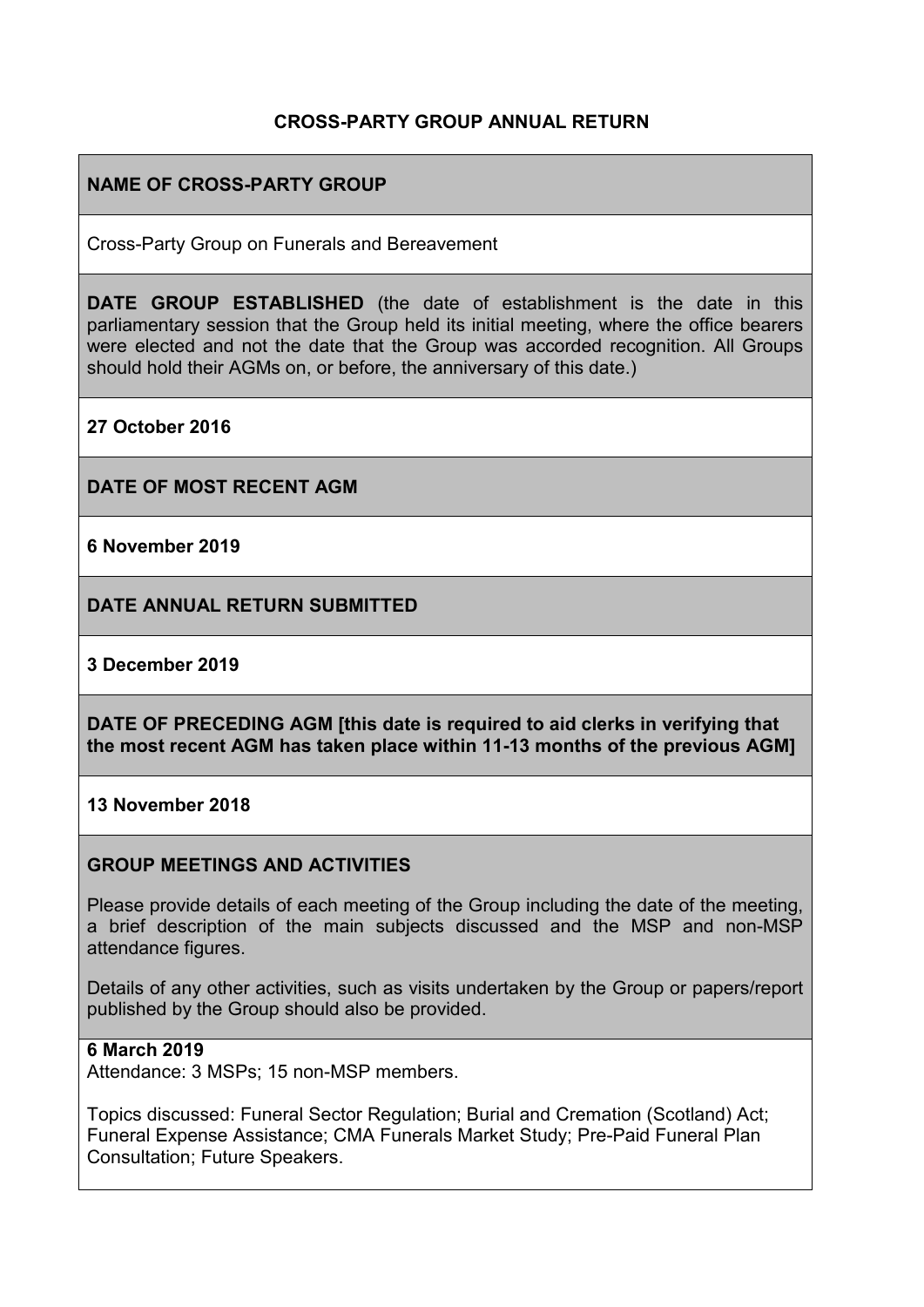## **12 June 2019**

Attendance: 1 MSPs; 16 non-MSP members.

Topics discussed: Competition and Markets Authority (CMA) funerals market investigation; Funeral Sector Regulation; Burial and Cremation (Scotland) Act and its implementation; HM Treasury Pre-Paid Funeral Plan Consultation Outcome; Resomation Ltd – an alternative to flame cremation and burial; Funeral Expense Assistance/Alternative Models; Future Speakers.

### **6 November 2018**

Attendance: 2 MSPs; 12 non-MSP members.

Topics discussed: Election of Officers; Group Membership; Officials on behalf of Joe FitzPatrick MSP (Minister for Public Health, Sport and Wellbeing) on funeral director regulation; Funeral Support Payment; The Burial and Cremation (Scotland) Act and its implementation; Infant Funerals; Future Speakers.

# **MSP MEMBERS OF THE GROUP**

Please provide names and party designation of all MSP members of the Group.

Jeremy Balfour (Scottish Conservative and Unionist Party) Miles Briggs (Scottish Conservative and Unionist Party) Alex Cole-Hamilton (Scottish Liberal Democrats) Johann Lamont (Scottish Labour) Richard Lyle (Scottish National Party) Fulton MacGregor (Scottish National Party) Alex Rowley (Scottish Labour)

### **NON-MSP MEMBERS OF THE GROUP**

For organisational members please provide only the name of the organisation, it is not necessary to provide the name(s) of individuals who may represent the organisation at meetings of the Group.

|                    | Nina Ballantyne                |
|--------------------|--------------------------------|
| <b>Individuals</b> | David Beamer                   |
|                    | James Blackburn                |
|                    | <b>Gerard Boyle</b>            |
|                    | <b>Andrew Brown</b>            |
|                    | <b>Susanne Cameron Nielson</b> |
|                    | Erik Cramb                     |
|                    | Eileen Crawley                 |
|                    | <b>Paul Cuthell</b>            |
|                    | <b>Christine Dumonceau</b>     |
|                    | <b>Maureen Gardner</b>         |
|                    | Mark Hazelwood                 |
|                    | John Halliday                  |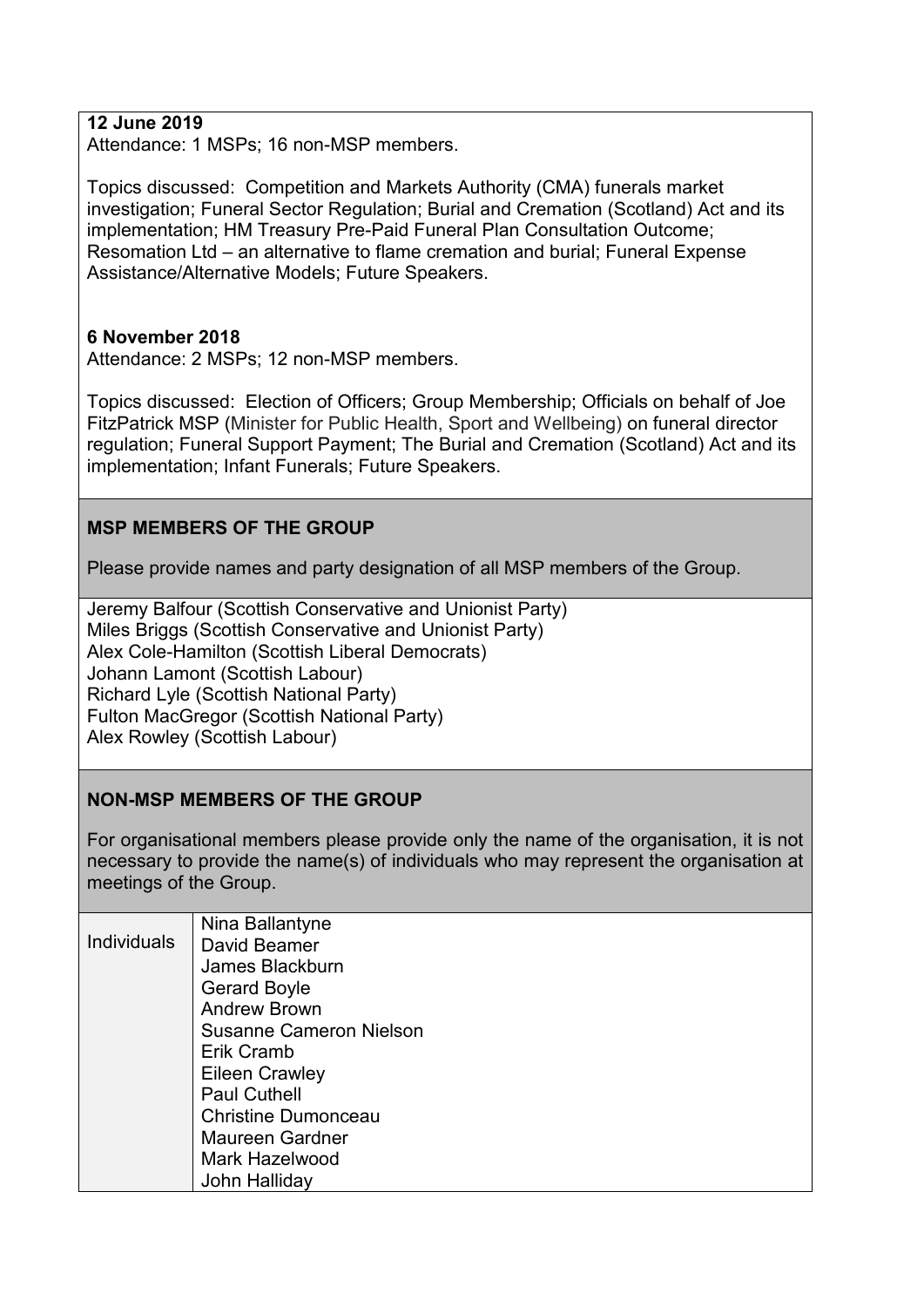|                                                                                         | Morgan Harris                                                             |  |
|-----------------------------------------------------------------------------------------|---------------------------------------------------------------------------|--|
|                                                                                         | Rose Jackson                                                              |  |
|                                                                                         | Jon Levett                                                                |  |
|                                                                                         | Nigel Lymn Rose                                                           |  |
|                                                                                         | Eilidh Macdonald                                                          |  |
|                                                                                         | Jane Matheson                                                             |  |
|                                                                                         | Ann McMurray                                                              |  |
|                                                                                         | <b>Ruth Mendel</b>                                                        |  |
|                                                                                         | <b>Patrick McGinley</b>                                                   |  |
|                                                                                         | <b>James Morris</b>                                                       |  |
|                                                                                         | Rebecca Paterson                                                          |  |
|                                                                                         | <b>Mark Porteous</b>                                                      |  |
|                                                                                         | Alexander Sullivan                                                        |  |
|                                                                                         | <b>Sandy Sullivan</b>                                                     |  |
|                                                                                         | Gordon Swan                                                               |  |
|                                                                                         | <b>Stewart Wilson</b>                                                     |  |
|                                                                                         |                                                                           |  |
| Organisatio                                                                             | <b>Caledonia Cremation</b>                                                |  |
| ns                                                                                      | <b>Citizens Advice Scotland</b>                                           |  |
|                                                                                         | Cruse Bereavement Care Scotland (CBCS)                                    |  |
|                                                                                         | <b>Golden Charter</b>                                                     |  |
|                                                                                         | Hospice UK                                                                |  |
|                                                                                         | National Association of Funeral Directors (NAFD)<br><b>Resomation Ltd</b> |  |
|                                                                                         | Scottish Partnership for Palliative Care (founder of the Good Life, Good  |  |
|                                                                                         | Death, Good Grief alliance)                                               |  |
|                                                                                         | <b>Scottish Pensioners' Forum</b>                                         |  |
|                                                                                         | Scottish Working Group on Funeral Poverty                                 |  |
|                                                                                         | Society of Allied and Independent Funeral Directors (SAIF)                |  |
|                                                                                         | Stillbirth and Neonatal Death Charity (SANDS)                             |  |
|                                                                                         |                                                                           |  |
| <b>GROUP OFFICE BEARERS</b>                                                             |                                                                           |  |
|                                                                                         |                                                                           |  |
| Please provide names for all office bearers. The minimum requirement is that two of the |                                                                           |  |
| office bearers are MSPs and one of these is Convener – bevond this it is a matter for   |                                                                           |  |

office bearers are MSPs and one of these is Convener – beyond this it is a matter for the Group to decide upon the office bearers it wishes to have. It is permissible to have more than one individual elected to each office, for example, co-conveners or multiple deputy conveners.

| $Co-$<br>Convener | <b>Richard Lyle MSP</b> |
|-------------------|-------------------------|
| $Co-$<br>Convener | Jeremy Balfour MSP      |
| Secretary         | David Beamer            |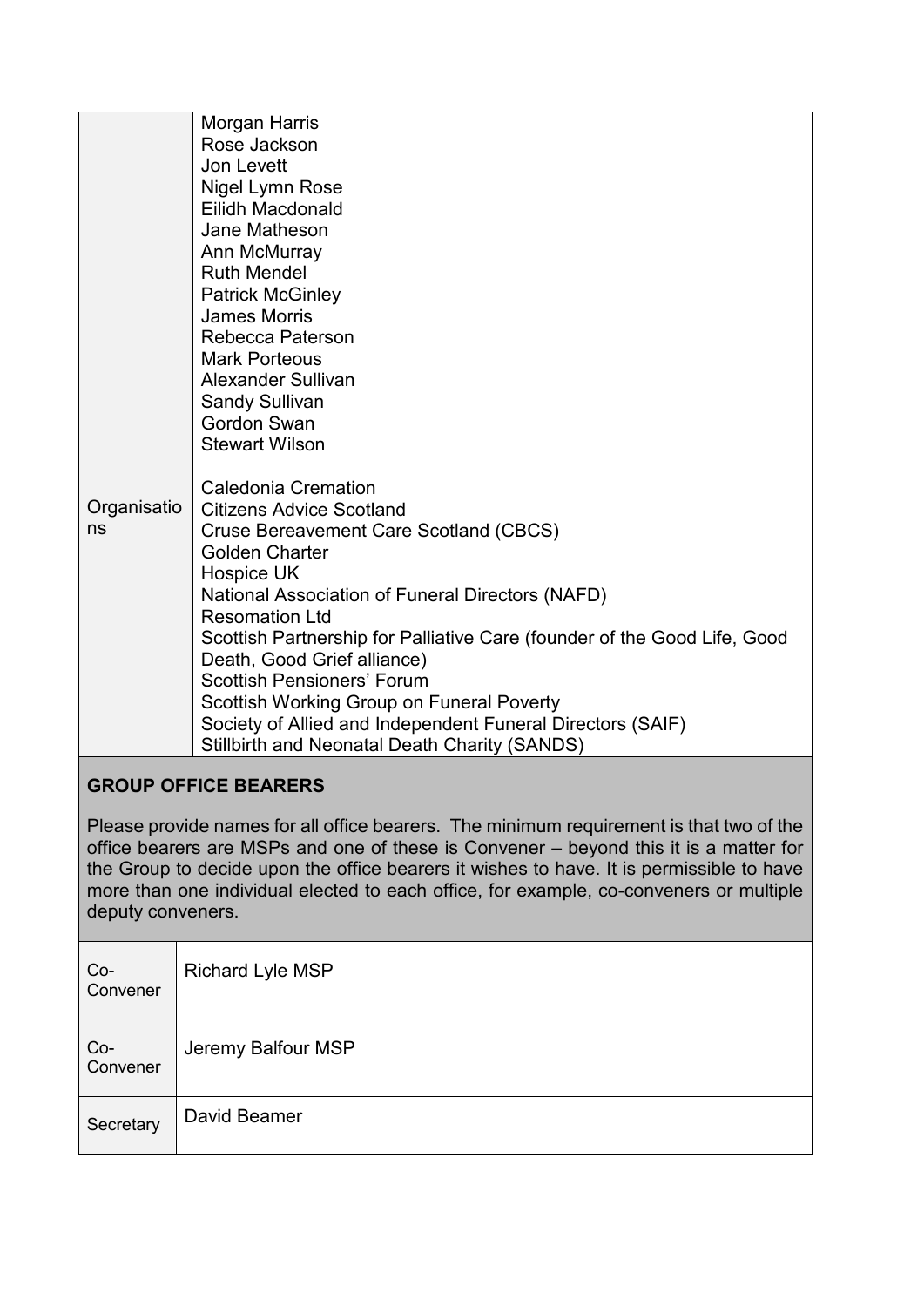| Treasurer   None |  |
|------------------|--|
|------------------|--|

## **FINANCIAL BENEFITS OR OTHER BENEFITS RECEIVED BY THE GROUP**

Please provide details of any financial or material benefit(s) received from a single source in a calendar year which has a value, either singly or cumulatively, of more than £500. This includes donations, gifts, hospitality or visits and material assistance such as secretariat support.

Details of material support should include the name of the individual providing support, the value of this support over the year, an estimate of the time spent providing this support and the name of the organisation that this individual is employed by / affiliated to in providing this support.

Groups should provide details of the date on which the benefit was received, the value of the benefit and a brief description of the benefit.

|                                  | If the Group is not disclosing any financial information please tick the box to confirm |
|----------------------------------|-----------------------------------------------------------------------------------------|
|                                  | that the Group has considered the support received, but concluded it totalled under the |
| threshold for disclosure (£500). |                                                                                         |

## **2018-2019**

David Beamer (a Director of Brevia Consulting) provides secretariat support on behalf of the National Association of Funeral Directors - cost to the organisation of £7,800 plus VAT over the course of a calendar year.

### **SUBSCRIPTION CHARGED BY THE GROUP**

Please provide details of the amount charged and the purpose for which the subscription is intended to be used.

None

### **CONVENER CONTACT DETAILS**

| Name                     | <b>Richard Lyle MSP</b>                                          |
|--------------------------|------------------------------------------------------------------|
| Parliamentary<br>address | M4.04<br>The Scottish Parliament<br>Edinburgh<br><b>EH99 1SP</b> |